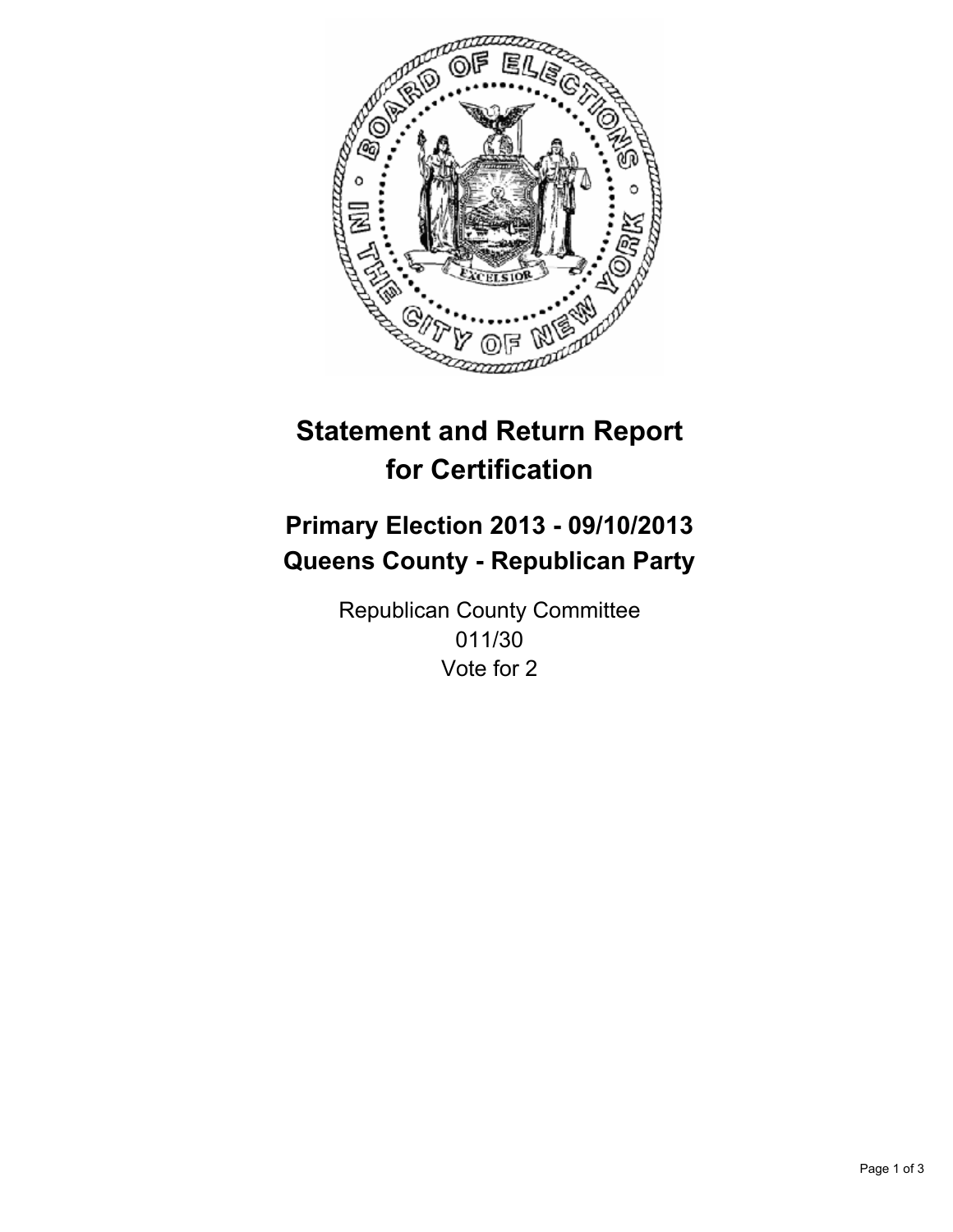

## **Assembly District 30**

| <b>EMERGENCY</b>     | 0  |
|----------------------|----|
| ABSENTEE/MILITARY    | 4  |
| <b>FEDERAL</b>       | 0  |
| SPECIAL PRESIDENTIAL | 0  |
| <b>AFFIDAVIT</b>     | 0  |
| ANNA ARTIM           | 17 |
| <b>AMY HOLDEN</b>    | 32 |
| <b>JANE HOLDEN</b>   | 14 |
| <b>Total Votes</b>   | 63 |